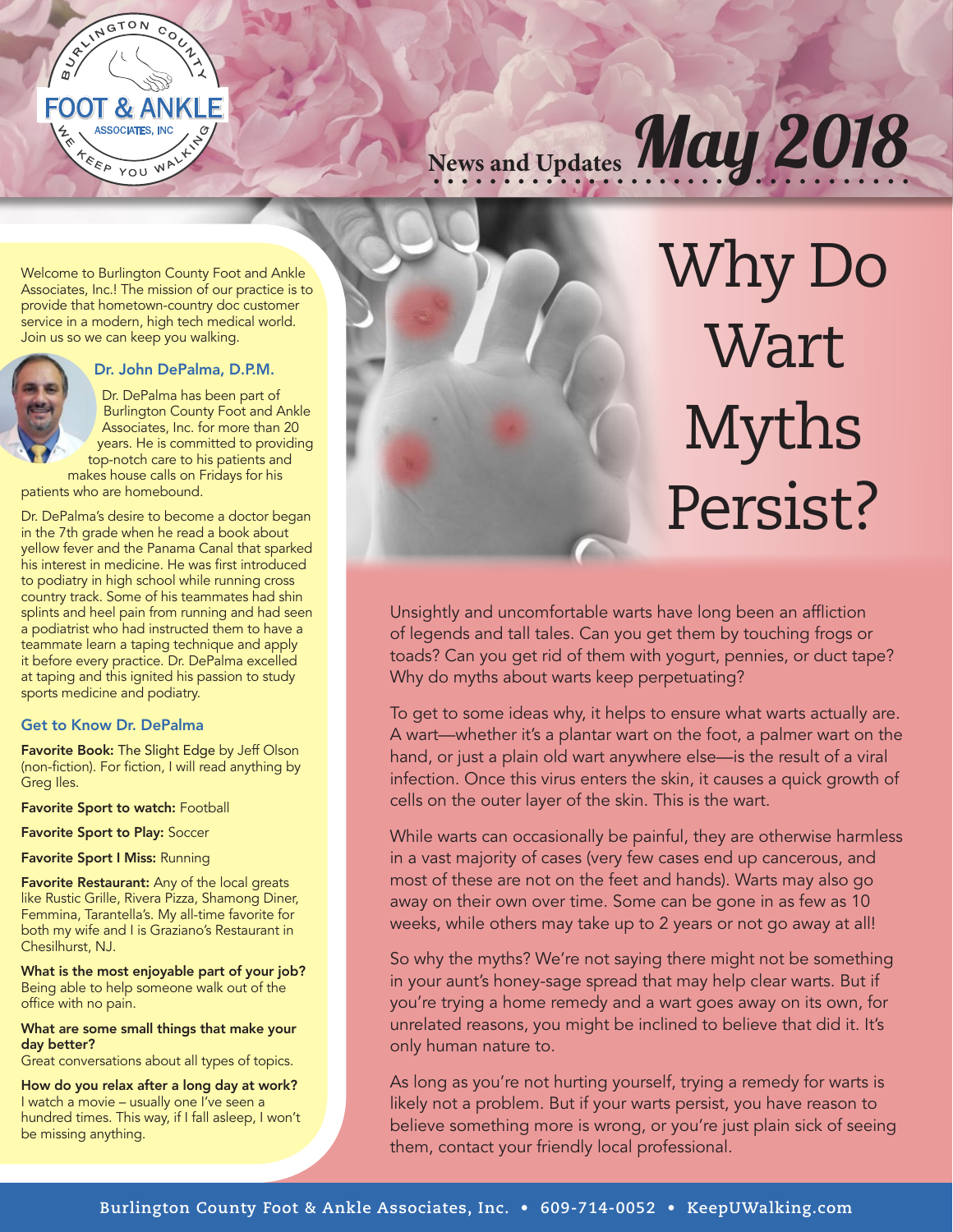

As much as a hyped up, '80s music-fueled training montage might make it seem, going "all out" is not the wise way to pursue your fitness goals.

Our bodies react to the stress and exertion we place on them by growing stronger and more efficient—that's what working out is all about. However, this exertion must start out lightly and be gradually ramped up over time. Place too much stress on the body before it can properly handle it and you risk overuse injuries such as Achilles tendinitis and stress fractures.

Here are some general tips for staying active while avoiding overuse injuries:

- Get Checked Out Before Starting a New Regimen If you plan on picking up a new exercise such as running, cycling, or swimming, get a physical before doing so. Your doctor can detect muscle imbalances and other factors that may increase your risk of injury.
- Warm Up and Cool Down It might seem trivial, but 5-10 minutes of stretching before and after a workout can make a difference in maintaining your body.
- Gradually Increase Your Intensity Start simple and build up your workout level no more than 10 percent each week. This may involve running just a bit further or lifting just a bit more weight. Don't tempt yourself to beat others; go at your own pace.

Slow and steady may not always win the race in real life, but it will keep you from getting sidelined! If you have any questions about exercise levels or pain you experience during exercise, please let us know. We'll help you stay in action!

## Are You Ready For Flip Flop Season??



The correct answer is … NO.

Podiatrists agree that flip flops do more harm than good when it comes to your feet. There are numerous reasons to say bye-bye to your favorite summer shoe. Flip flops leave your feet exposed to bacteria, fungus and viral infections, especially when they

are worn in public places and your feet get filthy. To make matters worse, most people get a pedicure before wearing flip flops and micro-wounds caused by exfoliation can be enough of an opening for germs to get in and wreak havoc on your feet.

With only a thin band holding the flip flop in place, toes have to work extra hard to keep the shoe in place which can exacerbate chronic foot problems such as hammertoes and bunions. Flip flops' inherent lack of support cause a tendency to take shorter steps which makes most people extra clumsy. Shortening your stride also affects the body's biomechanics and over time can cause knee, hip and back problems as your joints compensate for the lack of arch support.

If you're going to the beach and just can't break up with your flip flops, exercise moderation – and of course, we

are here to help if your flip flop-wearing goes wrong and causes any of these problems!

 $\overline{\mathcal{L}}$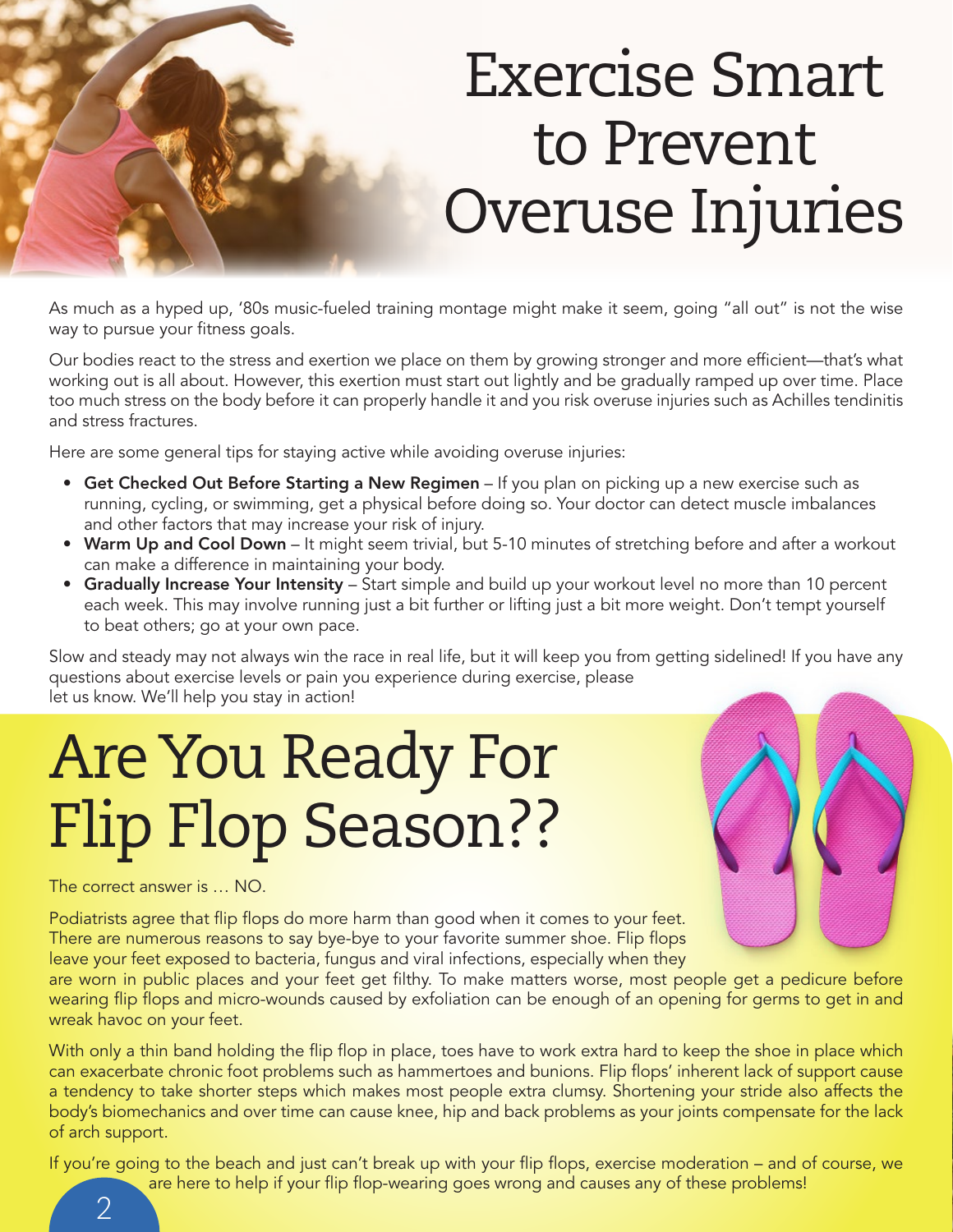## Exercising with Your Children Isn't Just Good for Them

Many children nowadays spend a lot of time sitting in front of the TV, in a classroom, or in a car seat. But then again, many adults spend a lot of time sitting in similar situations. When family time comes, some active ideas can make a significant difference to members young and old.

Exercise doesn't always have to mean running laps or pumping iron. There are many lower-key ways of getting more movement into the lives of you and your littles ones. Try some of these to see what everyone likes:

- Take a Walk Before or After Dinner With a long day of work or school over with, a walk as a family can do wonders for body and mind. Younger children can alternate time in and out of a stroller, while older children can engage in some stair climbing or "I spy" kinds of games.
- Turn Commercials into Mini Workouts Make these breaks work for you by engaging in some quick sit-ups, squats, or jumping jacks. Someone in the family can yell out exercise orders each break for more fun.
- Sign Up for Charity Races and Other Active **Events** – Volunteer events that are both fun and active can help instill a sense of community in children (and parents, too!) while keeping you moving. You don't have to be a trained runner to participate in many area 5K walks or fun runs.

Slow and steady may not always win the race in real life, but it will keep you from getting sidelined! If you need help getting started, join us on Friday mornings at our office at 9:00 a.m. for our Keep U Walking Club. We will start off slow with a comfortably-paced 1.5-mile walk around town. If you have any questions about exercise levels or pain you experience during exercise, please let us know. We'll help you stay in action!



#### How to Make Pancakes **Healthier**

We know that pancakes are not a dish we could take away from many fans. They'd tell us to pry the syrup from their warm, sticky fingers! While white flour and sugar don't tend to be the most beneficial choices for a healthy diet, a few decisions can make this classic plate better for you.

Here's how to hack your flapjack:

- Go Homemade Those boxed mixes don't give you much control. Toss 'em and go homemade instead! Recipes don't take long: usually about 5 minutes to whip up what you need.
- Add Oats to Your Batter Both rolled and quick oats are effective additions, especially if you like soft and chewy textures.
- Replace Eggs with Mashed Bananas Instead of an egg, mash up a banana with a fork and add it instead. We probably don't have to tell you this will add banana flavor.
- Replace Fat with Applesauce This is one of the better known tricks, but still effective! If you need half a cup of oil, use half a cup of applesauce instead.
- Replace Syrup with Maple Yogurt 3 ounces of plain Greek yogurt with a teaspoon of maple syrup mixed in can be a delicious substitute for syrup alone, and replace plenty of empty calories.

Experiment with different mixes until you find what you like. Viva la pancake!